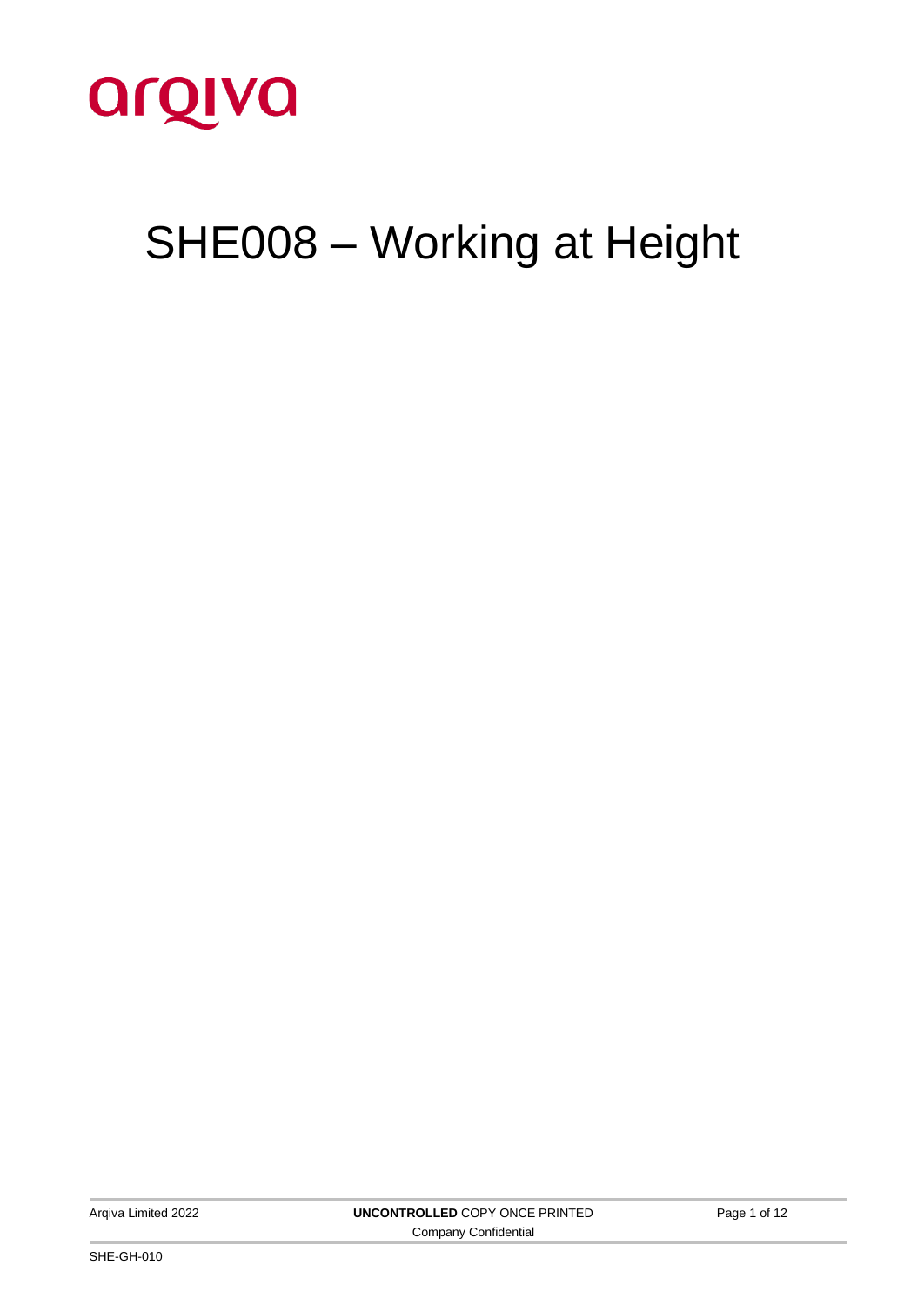## **1 Introduction**

This document details the mandatory requirements that Arqiva contractors, site sharers and tenants must follow when climbing and working at height on masts, towers and rooftops. The principals in this document also apply to other work at height activities e.g., working from a mobile elevated work platform, scaffold, or mobile tower.

# **2 Absolute Rules**

| <b>Hazard</b>     | <b>SHE Rule</b>                                                                                                                                          | <b>Background wording</b>                                                                                                                                                                                                                                                                   |
|-------------------|----------------------------------------------------------------------------------------------------------------------------------------------------------|---------------------------------------------------------------------------------------------------------------------------------------------------------------------------------------------------------------------------------------------------------------------------------------------|
| Work at<br>Height | Climbers shall be attached at all<br>times                                                                                                               | Mast and tower climbers shall be attached to a<br>purpose installed or robust structural anchor point at<br>all times by means of a fall arrest device. Attachment<br>shall not be required when working on fully protected<br>platforms (when trapdoor down)                               |
| Work at<br>Height | Rooftop workers shall maintain a<br>minimum distance of 2 metres<br>from any unprotected edge<br>unless attached to a suitable fall<br>prevention system | Workers shall not access within 2 metres (or more<br>where conditions dictate) of an edge, hole or fragile<br>material which is not 'protected' by a suitably sized<br>parapet wall or guardrail unless attached to a suitable<br>anchor by means of a fall-restraint or fall arrest device |
| <b>RF</b>         | Climbers shall always wear a<br>Radio Frequency monitor while<br>on structures                                                                           | Each climber shall wear an Argiva approved and<br>calibrated monitor at all times. There shall be at least<br>one monitor in use for rooftop work                                                                                                                                           |

## **3 Risk Assessment**

Companies planning works on masts and towers, must undertake a risk assessment to determine the most appropriate means for access and working at height, whilst taking account of the 'work at height hierarchy' as per Regulation 6 & 7 of the Work at Height Regulations. Contractors must record this risk assessment to assist in articulating and justifying the use of climbing techniques over the selection of other work at height equipment. A further general risk assessment will be required on the work at height activity itself once the most appropriate methodology has been determined.

## **4 Rescue Plans**

When working at height rescue situations must be planned for. It is not acceptable to rely on the emergency services. Rescue plans must be detailed within the risk assessment and method statement and workers must have the necessary training and equipment to affect a rescue in the event of an emergency.

# **5 Training and Competency**

The minimum training requirements for accessing Arqiva masts and towers is climbing, mast rescue, RF awareness and first aid. With the exception of the first aid course, only courses reviewed and accepted by Arqiva (and listed on the accepted training provider list on arqiva.com) are acceptable. Arqiva has standard expectations around the content that should be covered. The minimum durations of courses to ensure adequate coverage are set out below:

| Arqiva Limited 2022 | UNCONTROLLED COPY ONCE PRINTED | Page 2 of 12 |
|---------------------|--------------------------------|--------------|
|                     | Company Confidential           |              |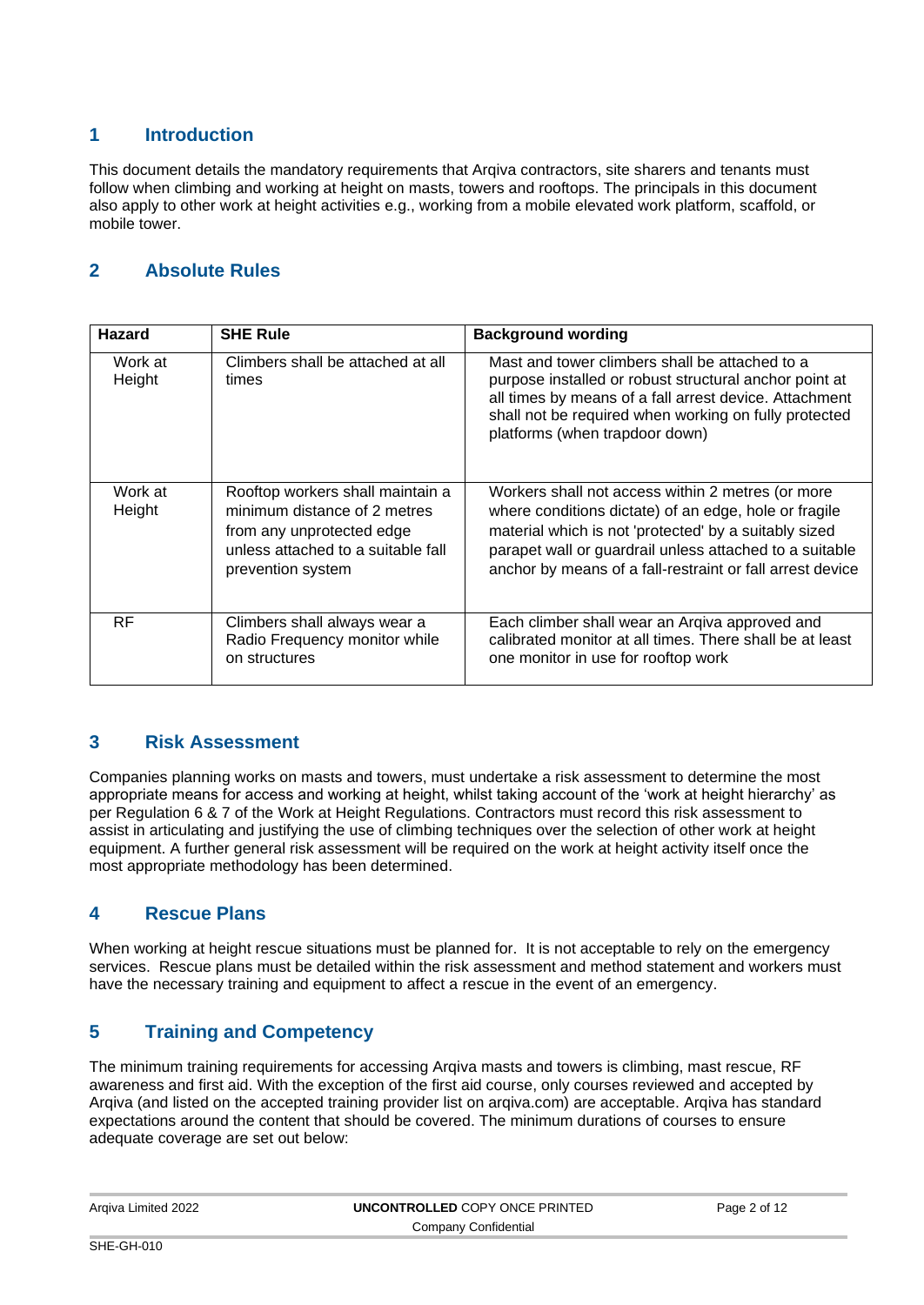| <b>Course/Modules</b>     | <b>Course Duration</b> | <b>Certificate Validity</b><br>(Months) |
|---------------------------|------------------------|-----------------------------------------|
| Climbing*                 | 3 day (initial course) | 12                                      |
| Rescue from height        | 1 day                  | 12                                      |
| Radio-Frequency Awareness | $\frac{1}{2}$ day      | 36                                      |
| Rooftop Safety            | 1 day                  | 36                                      |

\*the necessary refresher climbing module content is revalidated as part of the 12 monthly rescue training

## **6 Minimum Age**

The minimum age for climbing Arqiva masts and towers is 18. Between the ages of 18-21 Arqiva will require further evidence of competency.

## **7 Medical Assessment**

All climbers must be subject to a regular medical assessment. The Mast and Tower Safety Group document 'Medical Requirements for Climbing Masts and Towers- GN005' details what should be covered in a medical.

## **8 Permanent Attachment**

Climbers must be attached at all times- Mast and tower climbers shall be attached to a purpose installed or robust structural anchor point at all times by means of a fall arrest device. Attachment shall not be required when working on fully protected platforms (when trapdoor down).

Lanyards must contain an energy absorbing system which minimises likely forces on the body to <6kN.

Climbers must ensure that lanyard hooks are only attached to undeniably robust anchor points and not- (including but not limited to) open-grid flooring, studs, feeder clamps, some handrails etc which may fail in the event of a significant applied force. Lanyards must not be 'choked' or attached to vertical anchor points e.g., ladder stiles, due to the lateral forces imposed on the lanyard hook gate. Lanyards must be attached at a point as high as possible on the structure in relation to the climber to limit the potential fall distance. As a rule, lanyards hooks should never be below the climber's knee level.

Use of the twin-lanyard technique over significant heights is fatiguing and may increase the likelihood of a fall so adequate rest should be regularly taken during the climb, either at purpose-made rest platforms or through attachment of the work positioning device. A specific risk assessment should be undertaken on any climb in excess of 45m where twin-lanyard technique will be used.

## **9 Fixed Fall Arrest Systems**

Where a fixed fall arrest system is installed i.e., Latchways (hooped ladders are not fixed fall arrest systems) it must be used if in a serviceable condition. Users must check the Latchways system pre-tension before use- at the correct cable pre-tension, the unit's indicator disc at the bottom anchor will spin freely. If the fluorescent red shaft is observed to extend from the energy absorber at the top bracket, the system must not be used as this indicates that it may have arrested a fall.

Where a fixed fall arrest system is not installed or the climber does not have the appropriate fall arrest trolley, the height of the climb must be restricted to 45m. Above this height a method statement and risk assessment must be issued to SHE for approval which details the rest breaks to be taken to avoid fatigue.

## **10 Selection and Use of Climbing Equipment**

All equipment used for accessing and working at height must be selected so it conforms to the relevant standard for its use. It should only be used for the purpose of which it is intended, and a technical specification (data sheet) must be provided from the manufacturer.

| Argiva Limited 2022 | UNCONTROLLED COPY ONCE PRINTED | Page 3 of 12 |
|---------------------|--------------------------------|--------------|
|                     | Company Confidential           |              |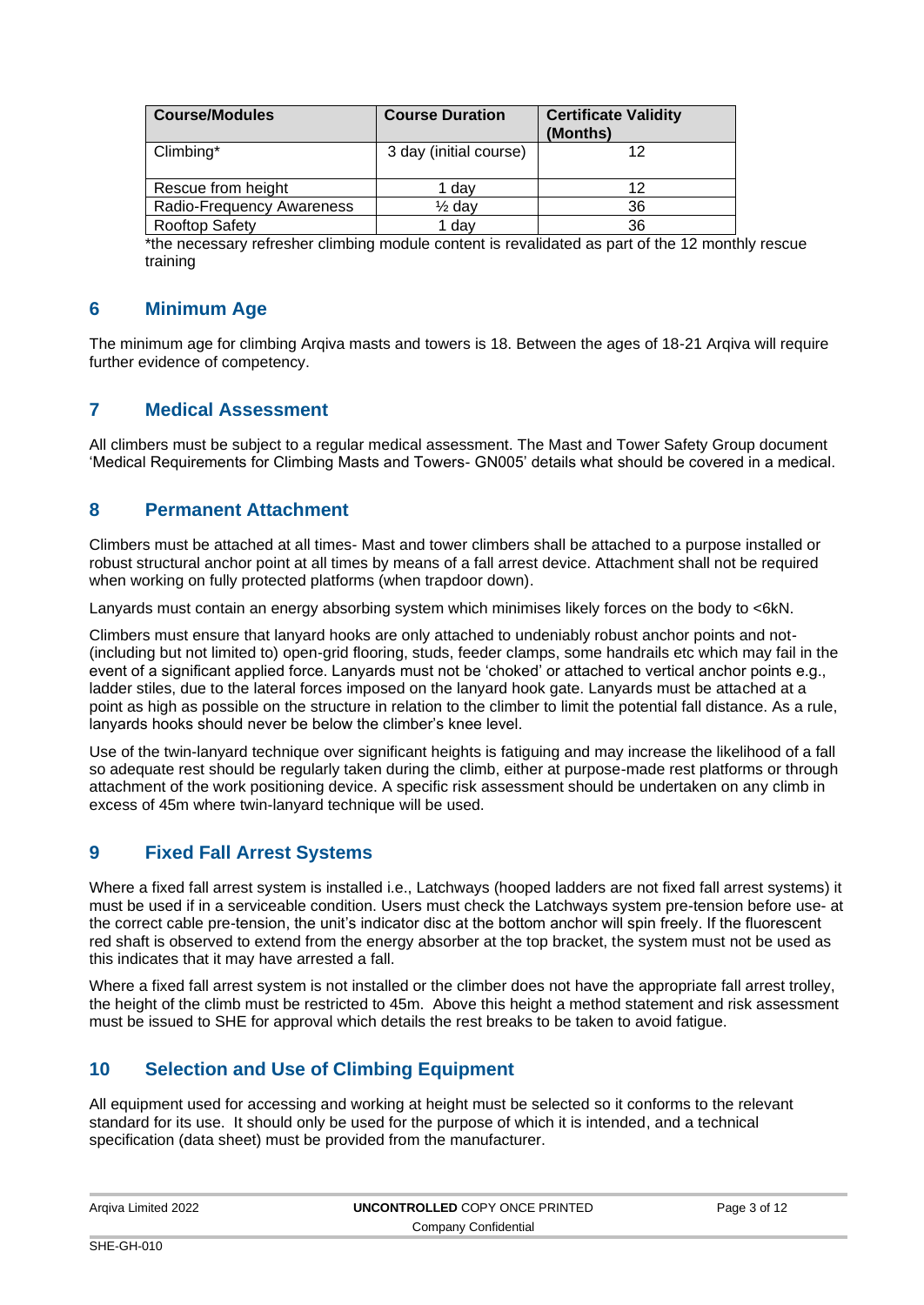As a minimum, climbers must have a helmet with chinstrap, full body harness, fall-arrest twin-lanyard and work positioning pole belt for climbing as well as access to a suitable rescue kit. Those responsible for planning work at height must ensure that additional equipment is available for climbers so that alternative techniques to the use of twin-lanyards can be employed where necessary. Drop-lines with slide attachments, abseil equipment or retractable lines should be considered as an alternative to lanyards when ascending/descending the faces of large structures; such techniques are less fatiguing on the user and less prone to human-error (through misplacing of lanyard).

Where the faces of large open structures need to be traversed, it is not acceptable for the climber to 'attach' by lanyard to the structural member at their feet (which they then traverse along on foot or by shuffling along on bottom). Ropes should be dropped from above or a horizontal safety line should be set up to attach to.

## **11 Inspection of Equipment**

**Pre-use inspection -** is required for all equipment used for climbing, including PPE, tool tethers and bolt bags. These checks must be carried out by the user prior to each use, but do not need to be recorded.

**Interim inspections -** should be carried out over and above the pre use checks. The frequency of these inspections should be determined by the risk assessment prior to a job commencing. Factors such as the weather and nature of the working environment should be considered when setting the interval period. The detailed findings of these inspections should be recorded.

**Formal inspections -** of climbing equipment should be carried out before equipment is used for the first time and at 6 monthly intervals (or more frequently if equipment is being used in arduous conditions). These should be detailed thorough examinations, carried out by a competent person and must be documented.

## **12 'Safe to Climb' Certificates**

The term 'Safe to Climb' certificates cover the means by which some companies who own broadcasting and communications structures inform the 'user' that it has been inspected and deemed '"Safe to Climb'. The term covers actual documents or certificates that can be provided to the user or inclusion of the necessary details on a 'Scaff tag' type system that is left at the base of the structure.

Arqiva does not issue a safe to climb in either of the aforementioned formats as it deems such certificates to be only accurate at the time of inspection. They cannot cover unforeseen structural damage, which may occur between inspections due to wind, lightning, ice impact or vandal attacks, and they take no account of possible RF radiation hazards. Arqiva considers safe to climb certificates to be misleading, and potentially dangerous.

Arqiva implement a robust inspection and maintenance programme that ensures all structures, access and fall arrest systems are inspected on a minimum frequency of 2 years and maintained in a satisfactory condition. Whilst 'Safe to Climb' certificates are not issued, the Service Now access permit provides confirmation of when the structure was last inspected. Temporary Access Restrictions (TAR's) are placed on Service Now when significant hazards are identified during the inspection (or subsequently via a post work report) and these TAR's prevent permits from being issued. Faults or hazards that can be managed safely on site are brought to the attention of climbers on the Risk Register section of the Service Now permit. The Service Now permit system therefore ensures that any accredited climber is informed of all known limitations or restrictions in place at the time of climbing a specific structure.

Notwithstanding this, prior to any climbing activities the Climbing Team Leader and the Arqiva Site Attendee (if present), should undertake a pre-climb risk assessment/survey. This should consider the location for the activity, the method/nature of the work and the expected duration, to check for likely hazards and restrictions, including those associated with access and protection from falls. Should a hazard be identified that has not been highlighted by Arqiva, this must be reported. Significant SHE hazards are to be reported via the Arqiva Accident, Incident and Near Miss Report Line and more general issues should be reported back to Arqiva via the Post Work Report facility in Service Now.

## **13 Accompaniment**

Contractors must not allow climbers to ascend any structure unless a second person, competent and equipped to climb either accompanies that person or remains in contact at the base of the structure. A climber must not climb above 75m alone.

| Argiva Limited 2022  | <b>UNCONTROLLED COPY ONCE PRINTED</b> | Page 4 of 12 |
|----------------------|---------------------------------------|--------------|
| Company Confidential |                                       |              |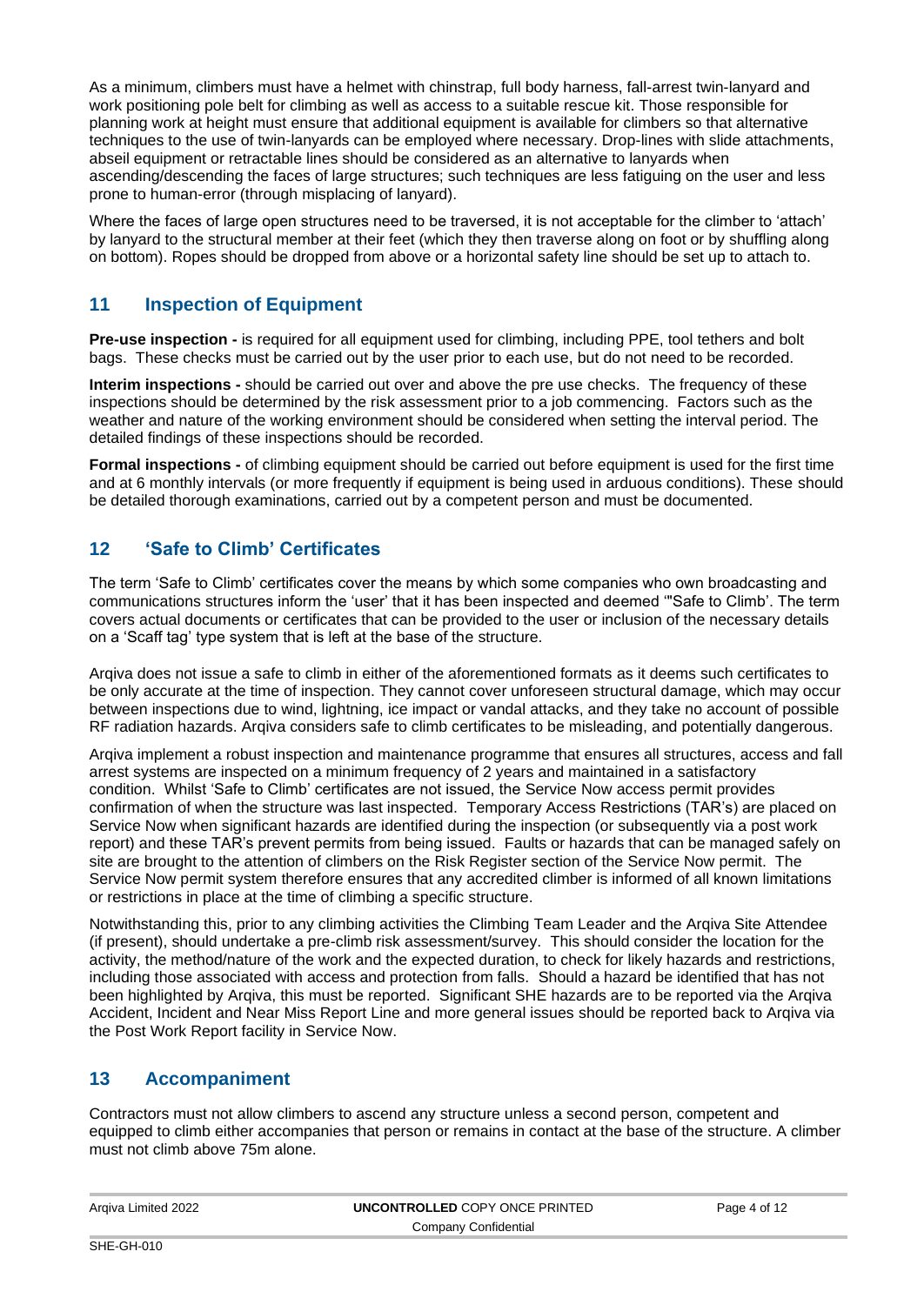For climbing activities above 120m (including where access to the height is achieved by lift or a person carrying system), there must be a minimum of three competent and equipped climbers on site (all three persons remaining in contact with one another through radio etc). One of these climbers may remain at ground level but there must be a minimum of two climbers on the structure at all times. Arqiva contractors and third-party site sharer contractors must provide a minimum of three climbers and must not rely on the Arqiva supervising rigger (site attendee) to supplement their numbers for accompaniment purposes. There should never be more than 75m distance between climbers on the structure at any time (in order that any problems can be identified, and a response initiated quickly).

# **14 People Carrying Systems**

Where work at height is above 120m and lasts for 3 or more days, a people carrying system should be set up and used rather than climbing as a means of access/egress to tall structures. When travelling in the basket, climbers must be attached at all times by means of their fall-arrest lanyard to a suitable anchor point. When the 'landing' point is reached the basket must be tied into the structure. Climbers transferring from the basket to the structure must not detach themselves from the basket until they are securely attached to the structure, by means of their fall arrest lanyard. A 'Musson' fall-arrest system must be used on people carrying systems with the exception of those used for stay-greasing activities. When an 'out to out' rig is used (where the lifting bond travels up the outside of the structure and goes through an external pulley) a secondary pulley or passive sling must be used to protect against primary pulley, sling or shackle failure.

Where a person riding rig is installed, form SHE-FT-017 must be completed to demonstrate the work has been properly planned.

## **15 Access to Antenna Spines**

The specific hazard associated with antenna spine access is restricted space which requires special consideration around climber physical characteristics, fitness and rescue procedures.

Contractors must provide evidence to Arqiva that those individuals accessing antenna spines have been subject to additional medical assessment that covers the specific risks associated with working in a restricted spine.

Specific risk assessments and method statements must be in place which include an effective procedure for rescue.

The following S1 antenna spines are particularly restrictive in space: -

- Stockland Hill
- Sutton Coldfield

Only climbers with a maximum circumference <120cm should attempt access. Specific information relating to required access and rescue procedures are available from Arqiva SHE on request. Arqiva SHE must review RAMS before any works proceed.

## **16 Climbing with Employees from Other Companies**

All climbers in a climbing team must be part of the same company. The only exception to this is when a specialist company is required to undertake a survey or an Arqiva climbing team is undertaking a survey/snagging visit or quality inspection in conjunction with another organisation. In these instances, the following rules will apply: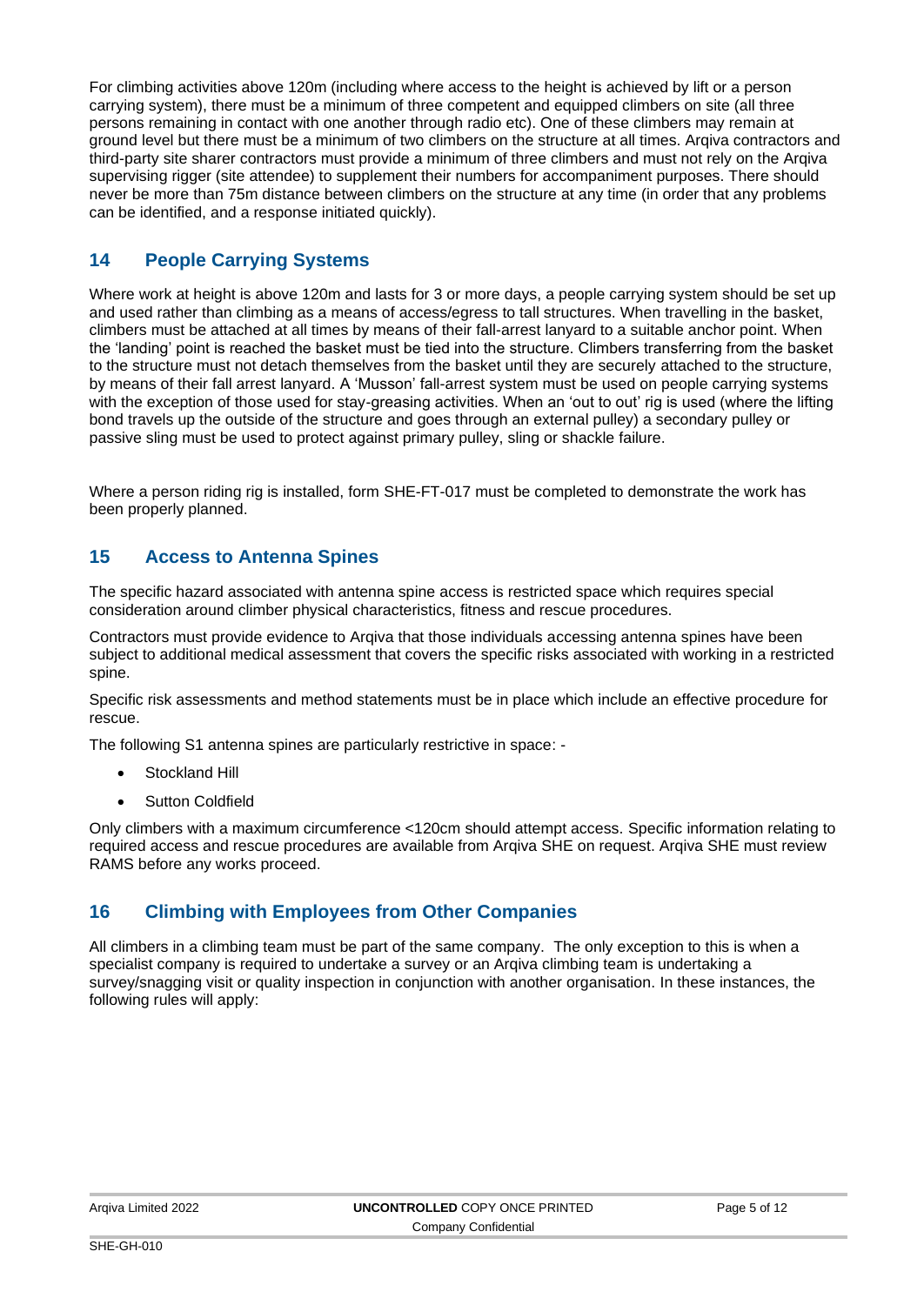#### **Two climbers - Both from different companies**

- there is a height restriction of 60m (standard rescue kit rope length)
- only to be undertaken when completing a survey or quality inspection, no work is permitted
- both climbers are in possession of a rescue kit which is located at the base of the structure
- The documented toolbox talk should include the specifics as to what to do in the event of an accident e.g., call ambulance, undertake a rescue or not, call respective companies post incident, level of climber, when was the climber last trained in rescue etc
- documented agreement as to what part of the structure will be accessed and who will be the lead climber
- the lead company should book the Service Now permit and select another person who is not climbing from the same company. They should state in the scope of works who the additional climber is. This climber must be an approved climber on Service Now.

#### **Three climbers - 2 climbers from Company A and 1 climber from Company B**

- there is a height restriction of  $120m$  (standard rescue kit x 2)
- there is a minimum of 2 rescue kits on site which is located at the base of the structure
- 3rd climber is to be undertaking a survey or quality inspection only
- The documented toolbox talk should include the specifics as to what to do in the event of an accident e.g., call ambulance, undertake a rescue or not, call respective companies post incident, level of climber, when was the climber last trained in rescue etc
- the climbers from Company A act as the lead climbers and are assigned responsibility for rescue in the event of a single person fall
- company A should book the Service Now permit and select another approved climber from that company that will be present. They should state in the scope of works who the additional climber is. This climber must be an approved climber on Service Now.

# **17 Dropped Object Protection**

When work at height is taking place on masts and towers there is a risk that objects may be dropped and that persons at ground level could be struck. Contractors, site sharers and tenants must take a two-pronged approach to mitigating this risk when working at height on Arqiva sites: -

- Prevent objects from falling
- Control access into areas where objects could fall

An 'Authorising Person' must be established before work at height commences and this person will be responsible for ensuring that the necessary control measures are implemented. Unless otherwise agreed and documented, the authorising person will be the person that holds the most senior role within the climbing party.

Further information on dropped object control measures can be found in Appendix A. If these control measures cannot be implemented, the authorising person must carry out and record a risk assessment which demonstrates that the risk from dropped objects is minimised through other measures.

## **18 Capstan Winches**

Capstans are generally marked with a working load limit (commonly 450kg) representing the maximum load the winch is capable of lifting under test conditions. Due to the height of Arqiva structures and the conditions in which they are operated, a 2:1 factor of safety must be applied to capstan winches, reducing their WLL down to 225kg. Using this figure, typical weights of dishes and likely wind loadings, Arqiva provides the following guidance regarding what dishes can be lifted and to what heights (this information can be extrapolated for determining whether other loads can be lifted):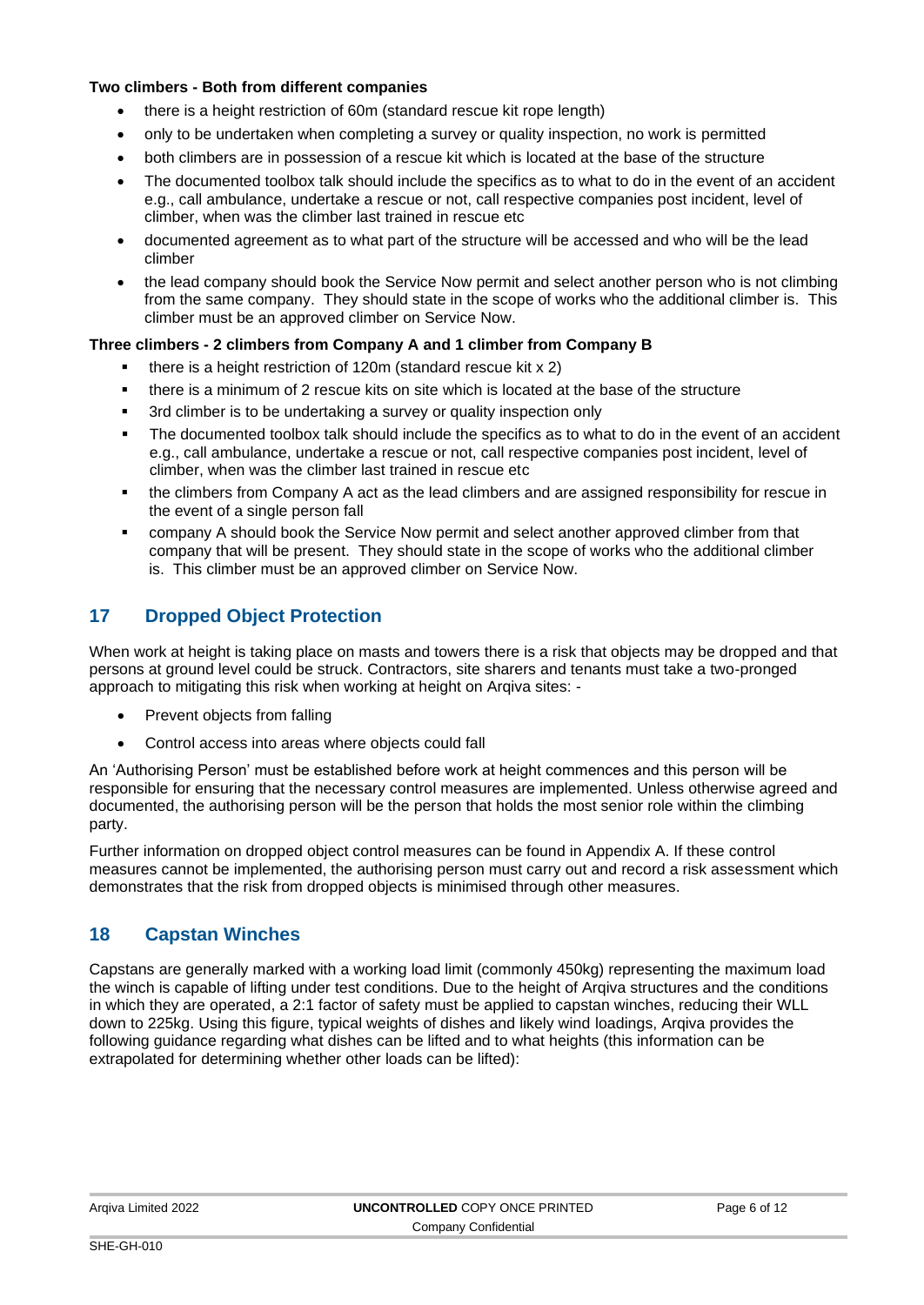| <b>Dish Size</b><br>(Diameter) | <b>Height of Lift</b>     |                 |                |              |              |
|--------------------------------|---------------------------|-----------------|----------------|--------------|--------------|
|                                | <b>10m</b>                | 30 <sub>m</sub> | 45m            | 100m         | 200m         |
| 0.6 <sub>m</sub>               | ✓                         | √               | v              | ✓            | ✓            |
| 1.2 <sub>m</sub>               | 47                        | √               |                | v            |              |
| 1.8 <sub>m</sub>               | √                         | ✓               | $\checkmark^*$ | $\mathsf{X}$ | $\mathbf{x}$ |
| 2.4 <sub>m</sub>               | $\mathsf{x}$              | $\bf{X}$        | $\mathsf{X}$   | $\mathsf{X}$ | $\bf{X}$     |
| 3.0 <sub>m</sub>               | $\boldsymbol{\mathsf{x}}$ | $\bf{X}$        | $\bf{X}$       | $\mathsf{X}$ | $\mathbf x$  |

\*The procedure does not apply to the 1350kg WLL capstan winch. If this type of winch is proposed to be used it must be supported by structural calculations to ensure the weight of the winch and load to be lifted or lowered does not have a detrimental impact on the structure.

Other factors that must be considered when using capstan winches are:

**Fibre Ropes**- It is important that the correct type of rope is selected which is low stretch and has good gripping properties. The rope lock device, which is mandatory for lifting/lowering operations, accepts rope sizes from  $\frac{1}{2}$ " –  $\frac{3}{4}$ " diameter only, so rope sizes must be within this range. A composite fibre braided rope, such as a 16mm Marlow with 6650kg MBL, is recommended by the supplier. Selection of the incorrect rope could lead to excessive heat build-up and failure due to the rope slipping round the drum.

**Pilot lines**- At heights about 45m the lifting operation must include the use of a fixed pilot line, holding out lines and haul lines should not be used above this height to keep the load away from the structure.

**Anchor Points**- To use a capstan winch you require an anchor point. If you are working on a tower this can be one of the tower legs. If you are working on a mast, there will be no suitable anchor point that you can use on the structure. Series 90 capstan winches can be anchored to vehicles but only when used in conjunction with a purpose made bracket supplied by the winch supplier or manufactured by a competent engineer (and supported by design calculations). In addition, the users must satisfy themselves that the vehicle and tow bar are capable of taking the loads imposed. When a bracket and tow bar are to be used as an anchor point the user must ensure the rope is in line with the tow bar and not at an angle, the weight of the load being lifted/lowered is not too great for the vehicle etc. Gates and fence posts must not be used as anchor points.

**Time Allocated for the Job**- There are limitations on the speed that the fibre rope can travel around the capstan winch drum. If the job involves a number of lifts / lowers a rough calculation should be undertaken based on the height of the lift / lower point and an average travel speed of the rope. This should enable the **team to ensure there is sufficient time allocated for the job to be completed.** 

**Position of the Operator**- The operator is not permitted to stand underneath the suspended load and must be able to view the landing point of the load.

**Weather Conditions and Wind Speed**- Regardless of all prior planning if weather conditions on the day of the job are inclement e.g., wind, rain and fog reducing visibility then work should not go ahead. Capstans should only be used where average wind speeds at 10m (in open terrain) are no greater than 15mph with maximum gust speeds at the same level not exceeding 30mph.

**Lowering**- Lowering using a capstan is more likely to cause rope damage due to it being 'slipped' around the drum and generating heat. If multiple lowering operations are planned, then the method statement for the task must include checking the rope between each operation.

## **19 Ground Anchors**

Many of the Arqiva tall mast sites have permanent dedicated lifting blocks or lifting saddles on stay anchor blocks that can be used for lifting activities.

Lifting saddles and anchor blocks may only be used after contractors have carried out pre-use inspection and test, to confirm that they are suitable to take the loads (imposed during the proposed work). This may constitute a pull-test using an item of plant i.e., telehandler and suitable load-cell i.e., piab. Lifting saddles that are found to be damaged must not be used and must be reported to Arqiva. Damaged saddles must not be re-bent into shape as this weakens the steel and may result in failure.

| Argiva Limited 2022 | UNCONTROLLED COPY ONCE PRINTED | Page 7 of 12 |
|---------------------|--------------------------------|--------------|
|                     | Company Confidential           |              |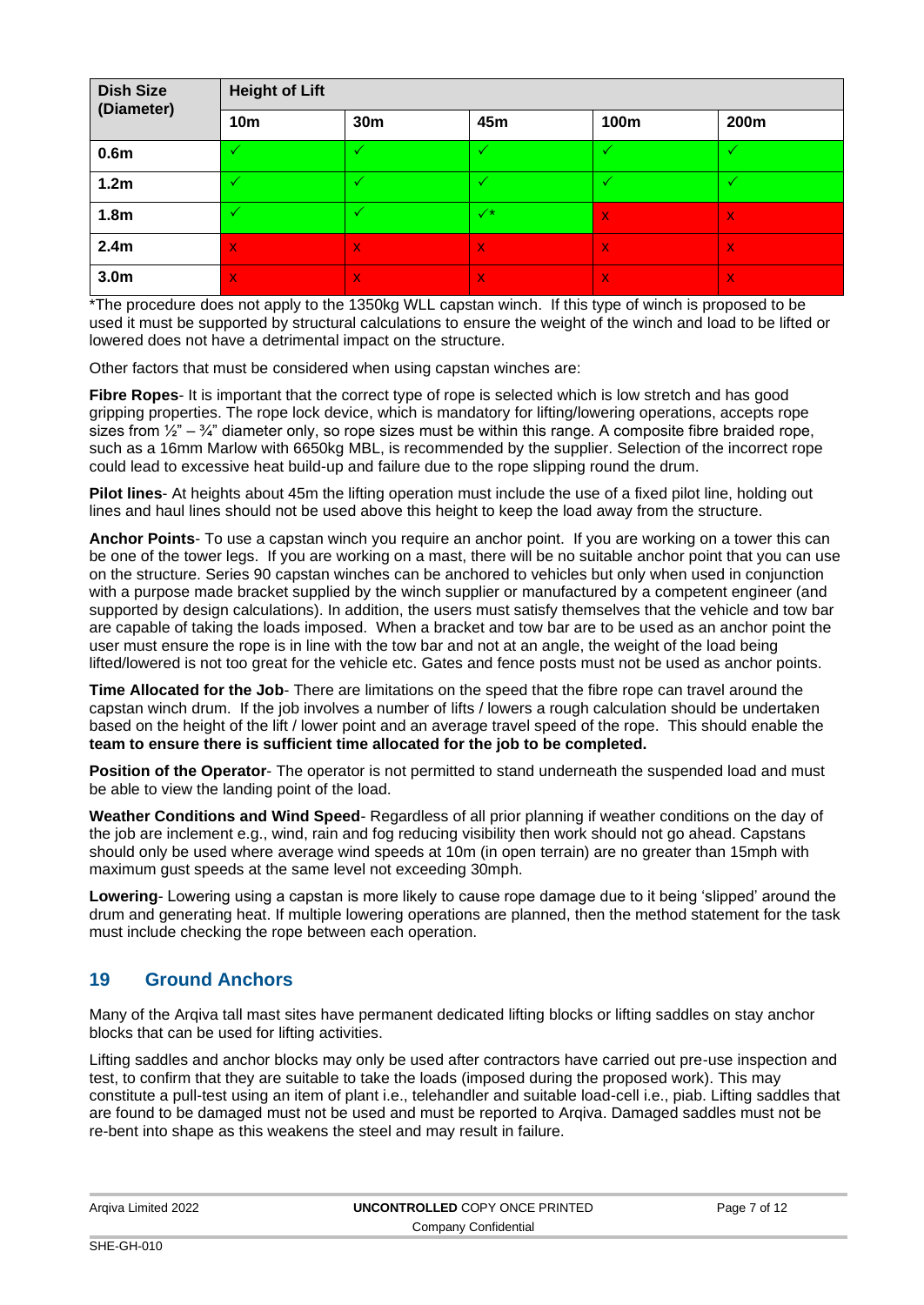## **20 Aluminium Blocks**

Aluminium blocks with SWL/WLL marked by the manufacturer in kg or tonnes, are acceptable for use however many lightweight aluminium pulley blocks are stamped with a minimum breaking load (MBL) in kN which presents two issues:

- A MBL is not derived after applying a suitable factor of safety; attempts to lift items of an equivalent weight to the marked MBL is highly likely to result in failure of the pulley block
- Whilst LOLER does not specify a unit of measurement for markings on lifting accessories, kN is a unit of force and therefore users of equipment with it marked need to ensure that they understand the calculation they need to do to convert force into load. As a rough guide, kN/10=tonne (e.g., 10kN =1t).

In order to use pulley blocks with MBL or kN marked, users should be able to demonstrate understanding of the rated capacity of the equipment and be able to apply that to the load that they are lifting. This can be demonstrated in one of the following ways:

- The pulley blocks are permanently etched or marked with a SWL/WLL (after application of a suitable factor of safety). This marking should be undertaken, in a way that does not affect the equipment's integrity, by a competent person.
- The derivation of a suitable SWL/WLL for the equipment is recorded on a Declaration of Conformity or within the working party's risk assessment and method statement. The users of the equipment should be able to demonstrate cognisance and understanding of the SWL/WLL calculation where it is not marked on the equipment.

The terms SWL and WLL do describe different things, however as both are derived after dividing the Minimum Breaking Load (MBL) by an appropriate factor of safety, loads up to the SWL/WLL can be lifted with a degree of confidence (further de-rating of the equipment may be required depending on configuration, conditions etc).

## **21 List of related documents**

| SHE-FT-017 | Person Riding Rig Installation |
|------------|--------------------------------|
|            |                                |
|            |                                |
|            |                                |
|            |                                |
|            |                                |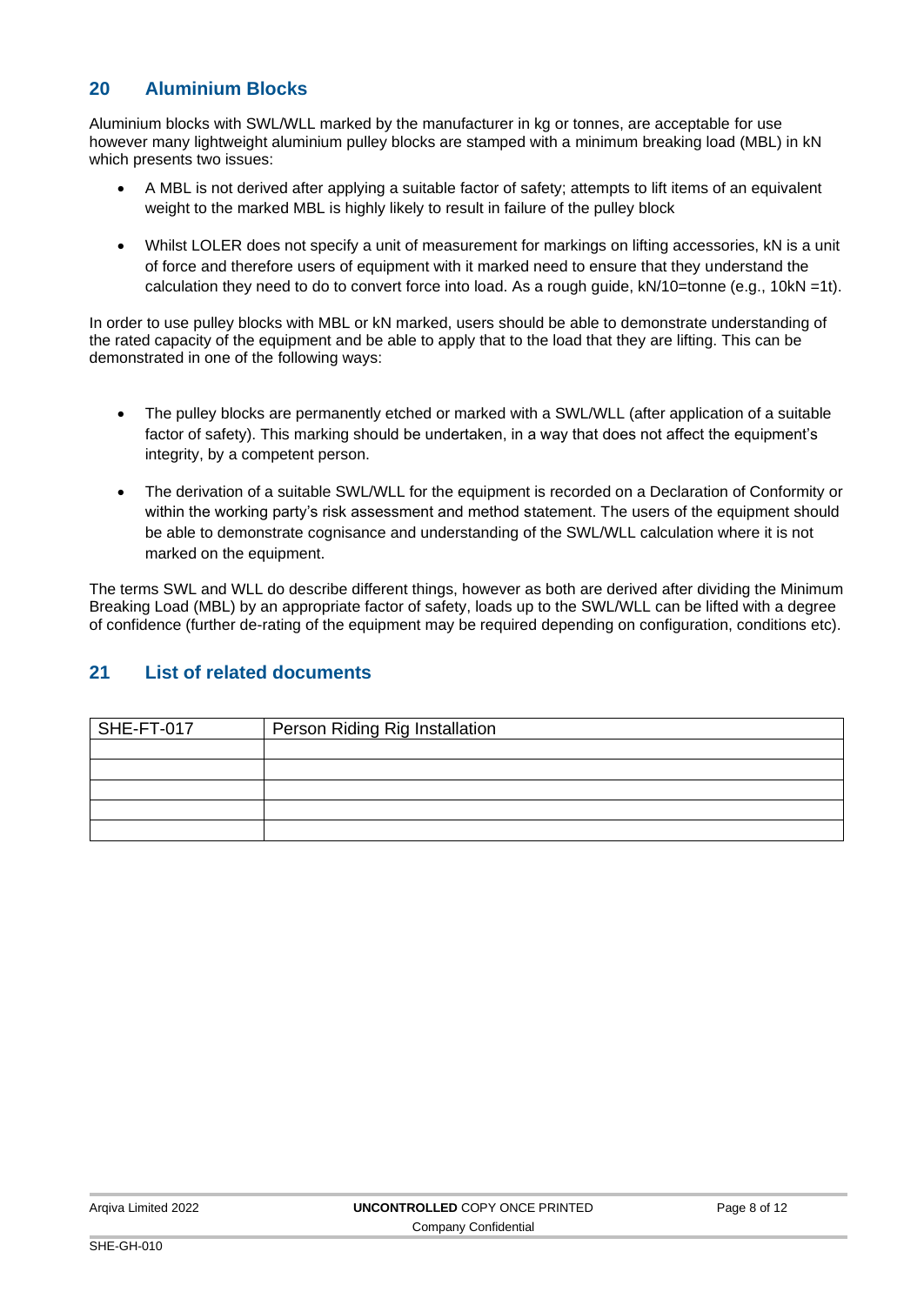# **Appendix A Dropped Object Protection**

## **A.1 Preventing Objects from Falling**

The following precautions must be taken to prevent objects falling from height:

- Remove tools and equipment that are not required to complete the task from bolt bags or harnesses
- Ensure that tool/bolt bags, tool frogs etc are in a good condition, have 'closures' to prevent objects from falling, are only being used for their intended purpose and are marked with a safe working load where applicable. A technical specification (data sheet) should be available from the manufactures for all tool tethering equipment and bolt bags.
- Ensure that dedicated tool tethering equipment is available before climbing and that all objects to be carried aloft can be tethered. Risk assessments should consider how smaller items such as nuts and bolts will be contained when working at height and measures should be taken to prevent the risk of them being dropped.
- Tether hand-tools and other objects that will be handled aloft (e.g., radios) at all times.
- Report any equipment at height that is loose or is deteriorating to the extent that it could become unsecured from the structure to the Arqiva structural engineering team
- Remove any loose detritus from the structure that could become a dropped object risk. Examples of such items are loose objects on work platforms, pieces of wood (used for holding off bonds) etc. Report as a near miss where found
- Only using lifting equipment that is rated for the load to be lifted and has been subject to thorough examination within the last 6 months
- Any equipment being installed or handled at height must be tethered/secured. If this cannot be done, then a full risk assessment must be carried out to justify why. For example, when installing equipment from a MEWP basket onto a building or structure.
- Know the weight of any object to be lifted to ensure lifting equipment working load limits will not be exceeded
- Ensure that risk assessments and method statement include clear and concise communications plans so that lifting operations are carried out safely and works at height can be ceased if there is a breach of the drop zone or exclusion zone
- When lifting, avoid inadvertent contact with any existing equipment on the structure
- Use a 'back-up' or 'safety-sling' where lifting accessories supporting the load could be compromised

#### **A.2 Controlling Access**

Whilst the above measures will reduce the likelihood of falling objects, they are still a possibility. Therefore, access to areas around the base of the structure must be strictly controlled. For works on masts and towers, the authorising person is responsible for ensuring that a risk assessment is in place which specifically covers the establishment of an exclusion zone and drop zone. Guidance on what controls are required is detailed in 2.1-2.4 below. Where these controls cannot reasonably be implemented, it is the responsibility of the Authorising Person to determine what is appropriate and to record the rationale and chosen controls within their risk assessment before commencing work.

Exclusion zones and drop zones apply for work at height on rooftops as well as structures.

All work at height must have an exclusion zone. A wider drop zone will only be applicable for tall structures and where the site lay out allows for a wider area where some work or access maybe allowed.

The drawing below shows an example of how drop zones and exclusion zones may be established.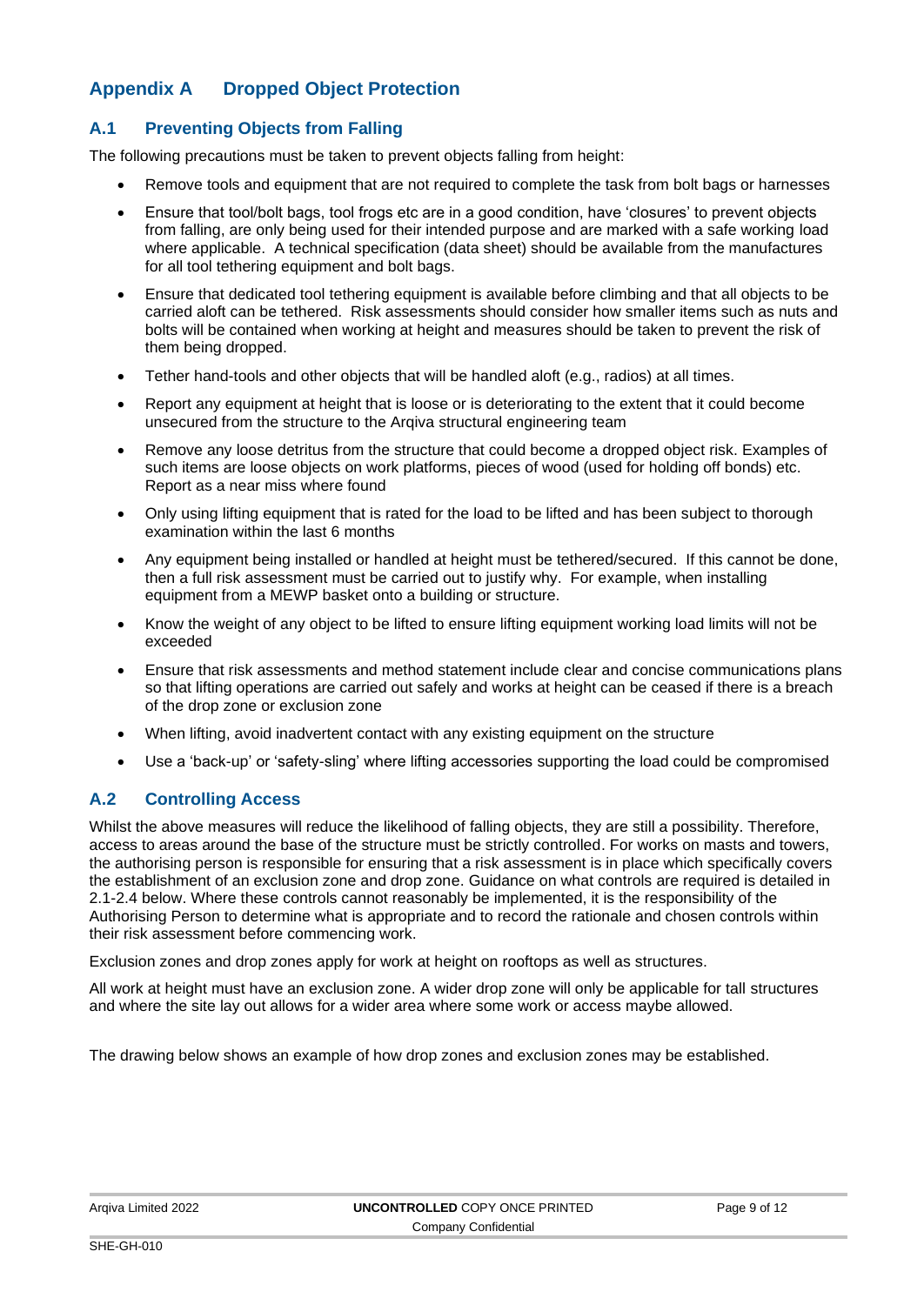

#### **A.2.1 Exclusion Zones**

The exclusion zone is the area closest to the structure where most dropped objects will land. The following controls must be adhered to:

| Zone                  | <b>Controls</b>                                                                                                                                                                                                                                                                                                                                                                                                                                                                                                                                                                                                                                                                                                                                                                                                                                                                                                                                                                                                                            |
|-----------------------|--------------------------------------------------------------------------------------------------------------------------------------------------------------------------------------------------------------------------------------------------------------------------------------------------------------------------------------------------------------------------------------------------------------------------------------------------------------------------------------------------------------------------------------------------------------------------------------------------------------------------------------------------------------------------------------------------------------------------------------------------------------------------------------------------------------------------------------------------------------------------------------------------------------------------------------------------------------------------------------------------------------------------------------------|
| <b>Exclusion Zone</b> | The zone must be physically protected by fencing or pedestrian/crowd control<br>barriers. Cones or spikes with red and white warning tape are acceptable<br>only where the authorising person has designated a 'grounds-person' to<br>remain at ground level at all times, patrol the exclusion zone and prevent<br>unauthorised access.<br>The zone must be defined by signage similar to that shown below (do not use<br>$\bullet$<br>Argiva logo) prohibiting unauthorised access into the area. A sign must be<br>prominently displayed every 90° around the perimeter of the zone and must<br>contain the name and contact details of the authorising person.<br>aroiva<br><b>Exclusion Zone</b><br><b>No Unauthorised Access</b><br>Authorising person:-                                                                                                                                                                                                                                                                             |
|                       | Site offices, welfare cabins, stores, vehicle-parking areas etc, must be<br>situated outside the zone.<br>When work at height is taking place, access must be restricted to those<br>$\bullet$<br>personnel who are actively involved with the work at height activities i.e., the<br>rigging team. Work by the rigging team within the zone must be minimised as<br>far as possible by situating winches and build areas outside of the zone.<br>Work in cabins or areas within buildings that extend into the zone must be<br>$\bullet$<br>prevented unless it can be demonstrated that the roof fabric is substantial<br>enough to withstand the impact of possible dropped objects.<br>Where lifting activities (either materials or people carrying) take place, a lifting<br>$\bullet$<br>lane exclusion zone, commensurate with the height of the structure (e.g.,<br>20m either side of the pilot line for lifts on a 335m mast) must be defined and<br>persons excluded from accessing it.<br>Hardhats must be worn at all times. |

Arqiva Limited 2022 **UNCONTROLLED** COPY ONCE PRINTED Company Confidential Page 10 of 12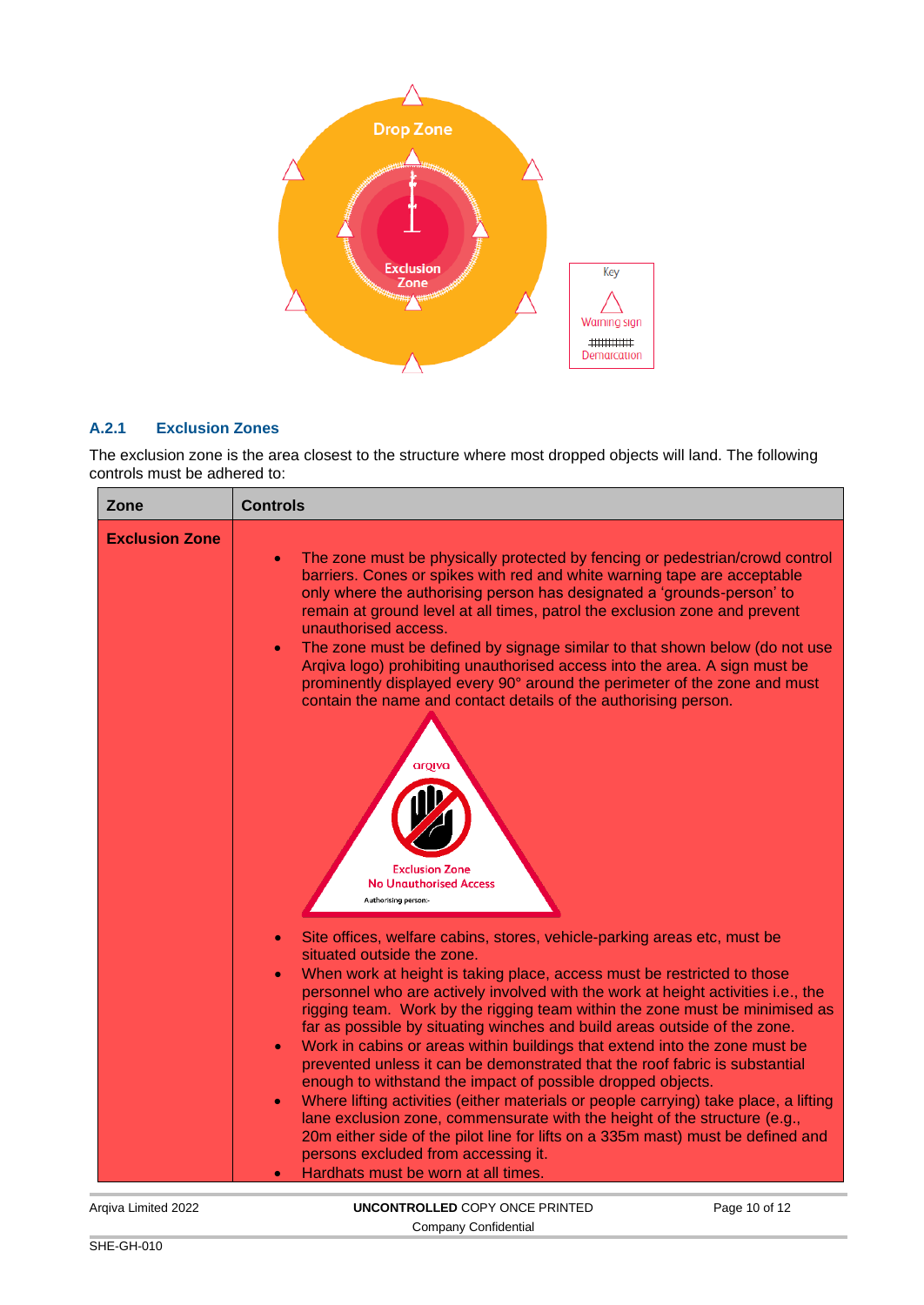#### **A.2.2 Drop Zones**

The drop zone is an area outside the exclusion zone where dropped objects could foreseeably land under certain conditions. The following controls apply:

| Zone             | <b>Controls</b>                                                                                                                                                                                                                                                                                                                                                                                                                                                                                                                                                                                                                                                                                                                                                                                                                                                                                                                                                     |
|------------------|---------------------------------------------------------------------------------------------------------------------------------------------------------------------------------------------------------------------------------------------------------------------------------------------------------------------------------------------------------------------------------------------------------------------------------------------------------------------------------------------------------------------------------------------------------------------------------------------------------------------------------------------------------------------------------------------------------------------------------------------------------------------------------------------------------------------------------------------------------------------------------------------------------------------------------------------------------------------|
| <b>Drop Zone</b> | The authorising person must ensure that all persons on site that could enter<br>$\bullet$<br>the zone receive an induction which includes the rules detailed in this<br>appendix.<br>Where the drop zone is not within a locked Argiva fenced compound and<br>$\bullet$<br>members of the public could foreseeably gain access, the authorising person<br>must install fencing or pedestrian/crowd control barriers or designate a<br>'grounds-person' to remain at ground level at all times to patrol the drop zone<br>and prevent access.<br>The drop zone must be defined by signs which include either of the triangular<br>$\bullet$<br>'hazard' signs below warning of the overhead danger as well as the blue<br>'mandatory' sign below designating the drop-zone a hard-hat area. The signs<br>must be prominently displayed around the perimeter of the drop-zone such<br>that the detail is visible when the drop zone is approached from any direction. |
|                  | Warning<br>Hard hat<br><b>Men working</b><br>Danger of<br>falling objects<br>overhead<br>area                                                                                                                                                                                                                                                                                                                                                                                                                                                                                                                                                                                                                                                                                                                                                                                                                                                                       |
|                  | Members of the public must not be permitted to enter the zone (where farmers<br>$\bullet$<br>etc have rights over adjoining land, arrangements must be made to co-<br>ordinate work and avoid conflict)<br>Where there are roads and footpaths within the zone, the appropriate authority<br>$\bullet$<br>must be contacted in order to obtain closures or diversions. Where this is not<br>possible, other controls must be implemented e.g.<br><b>Netting the structure</b><br>Placing additional ground sentries to warn public of risks and to stop work<br>at height where necessary<br>Carrying out lifting etc on the opposite side of the structure to the road or<br>footpath<br>Hardhats must be worn at all times                                                                                                                                                                                                                                        |

#### **A.2.3 Size of Drop Zones and Exclusion Zones**

Drop zones and exclusion zones must be sized in accordance with the table below unless a robust sitespecific risk assessment has been carried out by the authorising person which demonstrates that the risks can be adequately controlled with smaller zones e.g., where work is taking place only at lower levels of the structure. Zones must be extended if risk assessment deems it necessary.

| <b>Type of Structure</b>                  | <b>Size of Structure</b> | <b>Size of Exclusion Zone</b>                        | <b>Size of Drop Zone</b>                             |
|-------------------------------------------|--------------------------|------------------------------------------------------|------------------------------------------------------|
| <b>Stayed Mast</b>                        | $40m - 335m$             | 20m radius from centre of<br>structure               | 50m radius from centre<br>of structure               |
| Self-supporting Tower                     | $40m - 200m$             | Area within plan of tower<br>plus 10m from each face | Area within plan of tower<br>plus 20m from each face |
| <b>Emley Moor (working</b><br>externally) | 330 <sub>m</sub>         | Area within plan of tower<br>plus 20m from face      | Area within plan of tower<br>plus 50m from face      |